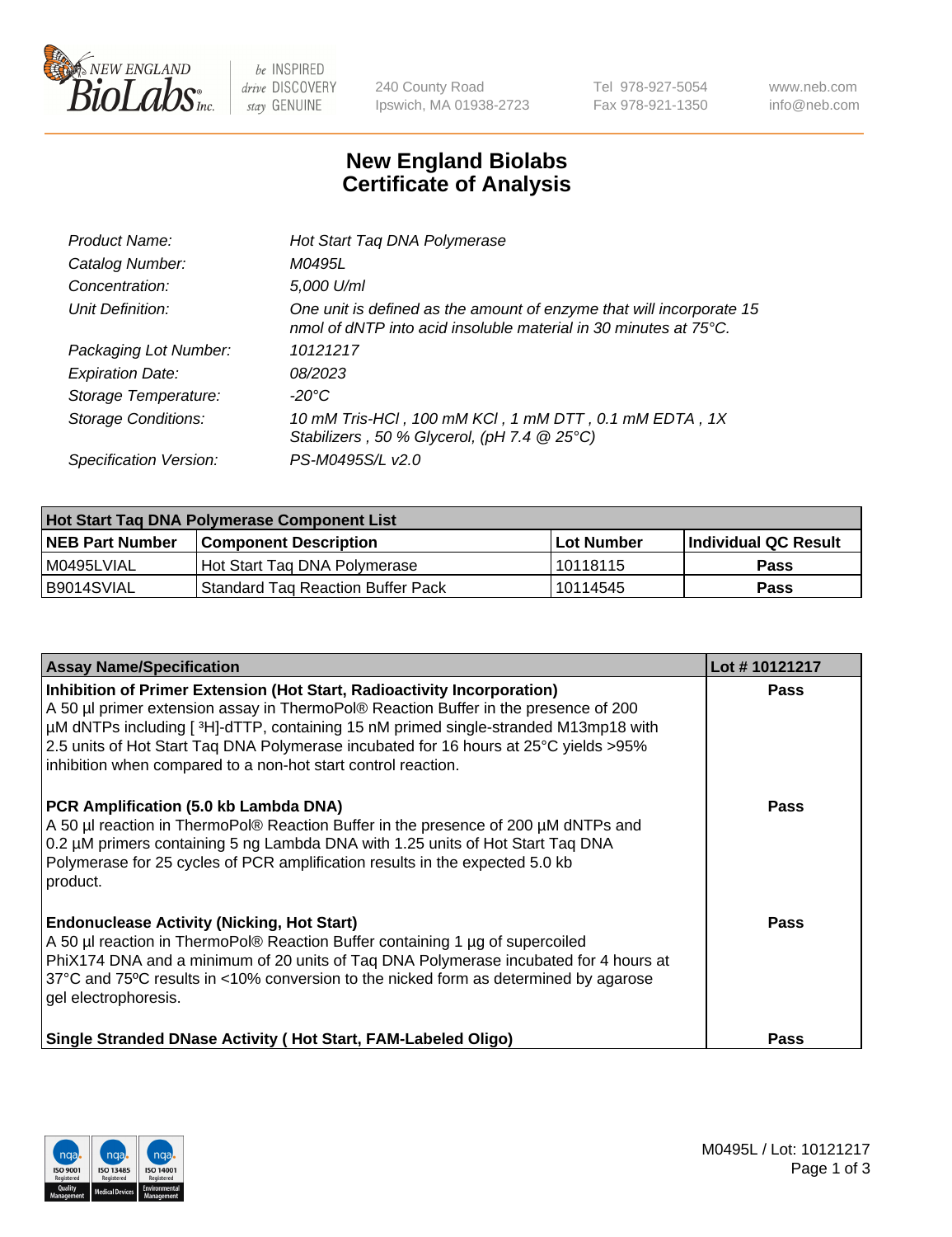

 $be$  INSPIRED drive DISCOVERY stay GENUINE

240 County Road Ipswich, MA 01938-2723 Tel 978-927-5054 Fax 978-921-1350 www.neb.com info@neb.com

| <b>Assay Name/Specification</b>                                                                                                                                                                                                                                                                                                                                                                                                                                       | Lot #10121217 |
|-----------------------------------------------------------------------------------------------------------------------------------------------------------------------------------------------------------------------------------------------------------------------------------------------------------------------------------------------------------------------------------------------------------------------------------------------------------------------|---------------|
| A 50 µl reaction in ThermoPol® Reaction Buffer containing a 10 nM solution of a<br>fluorescent internal labeled oligonucleotide and a minimum of 25 units of Taq DNA<br>Polymerase incubated for 30 minutes at 37°C and 75°C yields <10% degradation as<br>determined by capillary electrophoresis.                                                                                                                                                                   |               |
| qPCR DNA Contamination (E. coli Genomic)<br>A minimum of 5 units of Hot Start Taq DNA Polymerase is screened for the presence of<br>E. coli genomic DNA using SYBR® Green qPCR with primers specific for the E. coli 16S<br>rRNA locus. Results are quantified using a standard curve generated from purified E.<br>coli genomic DNA. The measured level of E. coli genomic DNA contamination is $\leq 1$ E.<br>coli genome.                                          | Pass          |
| <b>Protein Purity Assay (SDS-PAGE)</b><br>Taq DNA Polymerase is ≥ 99% pure as determined by SDS-PAGE analysis using Coomassie<br>Blue detection.                                                                                                                                                                                                                                                                                                                      | Pass          |
| <b>Phosphatase Activity (pNPP)</b><br>A 200 µl reaction in 1M Diethanolamine, pH 9.8, 0.5 mM MgCl2 containing 2.5 mM<br>p-Nitrophenyl Phosphate (pNPP) and a minimum of 100 units Taq DNA Polymerase<br>incubated for 4 hours at 37°C yields <0.0001 unit of alkaline phosphatase activity<br>as determined by spectrophotometric analysis.                                                                                                                           | Pass          |
| <b>Non-Specific DNase Activity (16 Hour)</b><br>A 50 µl reaction in NEBuffer 2 containing 1 µg of T3 or T7 DNA in addition to a<br>reaction containing Lambda-HindIII DNA and a minimum of 5 units of Hot Start Taq DNA<br>Polymerase incubated for 16 hours at 37°C results in a DNA pattern free of<br>detectable nuclease degradation as determined by agarose gel electrophoresis.                                                                                | Pass          |
| <b>RNase Activity (Extended Digestion)</b><br>A 10 µl reaction in NEBuffer 4 containing 40 ng of a 300 base single-stranded RNA<br>and a minimum of 1 µl of Hot Start Taq DNA Polymerase is incubated at 37°C. After<br>incubation for 16 hours, >90% of the substrate RNA remains intact as determined by<br>gel electrophoresis using fluorescent detection.                                                                                                        | Pass          |
| PCR Amplification (Hot Start 2 kb Lambda DNA)<br>A 50 µl reaction in ThermoPol® Reaction Buffer in the presence of 200 µM dNTPs and<br>0.2 µM primers containing 20 pg Lambda DNA and 100 ng Human Genomic DNA with 1.25<br>units of Hot Start Taq DNA Polymerase for 30 cycles of PCR amplification results in<br>an increase in yield of the 2 kb Lambda product and a decrease in non-specific<br>genomic bands when compared to a non-hot start control reaction. | Pass          |

This product has been tested and shown to be in compliance with all specifications.